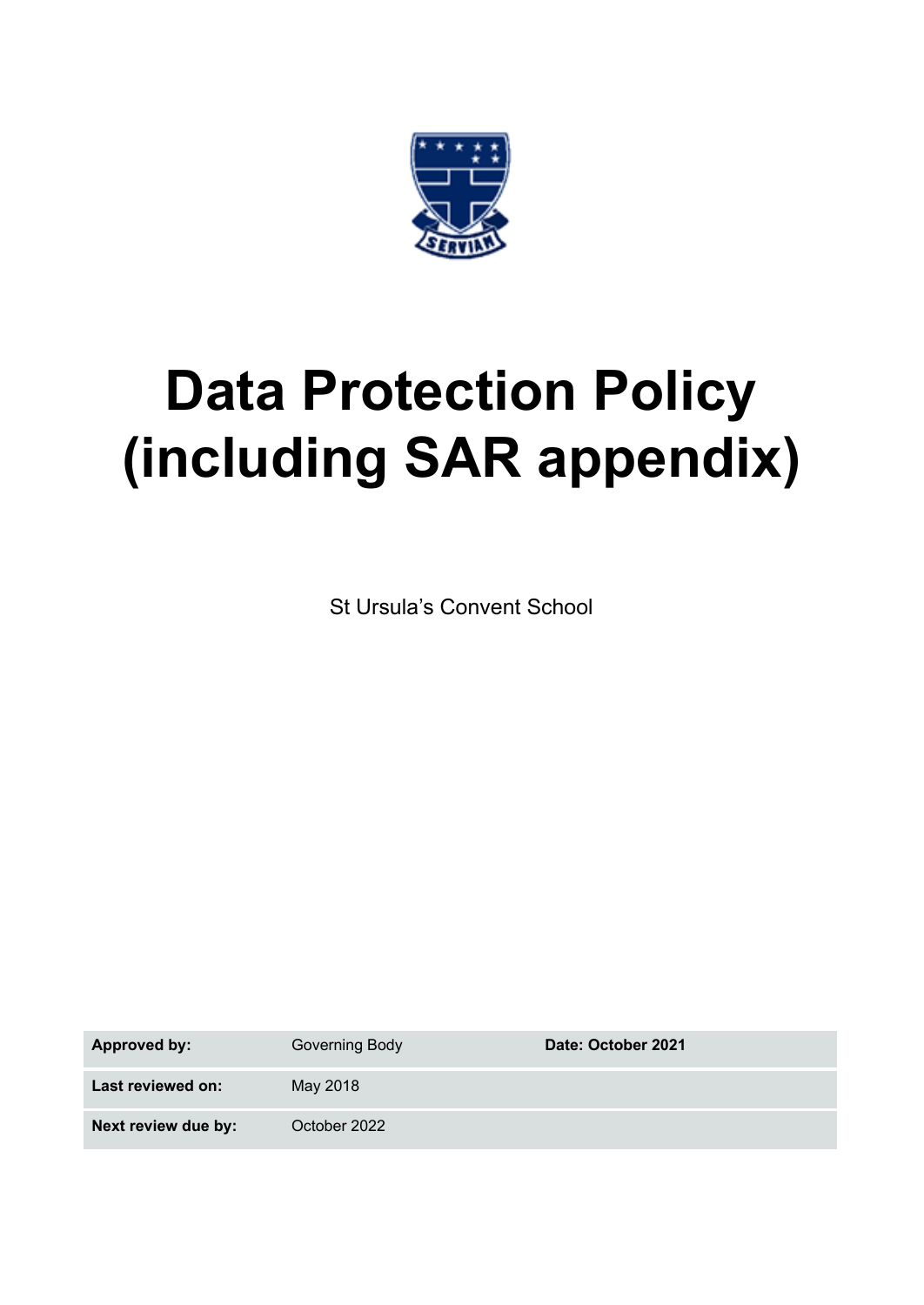# **Contents**

- 1. Introduction
- 2. Definitions
- 3. When can the School process personal data?
- 4. Data subject's rights and requests
- 5. Accountability
- 6. Appendix 1 Subject Access Requests

# **1. Introduction**

The UK General Data Protection Regulation (UK GDPR) ensures a balance between an individual's rights to privacy and the lawful processing of personal data undertaken by organisations in the course of their business. It aims to protect the rights of individuals about whom data is obtained, stored, processed or supplied and requires that organisations take appropriate security measures against unauthorised access, alteration, disclosure or destruction of personal data.

The School will protect and maintain a balance between data protection rights in accordance with the UK GDPR. This policy sets out how we handle the personal data of our students, parents, suppliers, employees, workers and other third parties.

This policy does not form part of any individual's terms and conditions of employment with the School and is not intended to have contractual effect. Changes to data protection legislation will be monitored and further amendments may be required to this policy in order to remain compliant with legal obligations.

All members of staff are required to familiarise themselves with its content and comply with the provisions contained in it. Breach of this policy will be treated as a disciplinary offence which may result in disciplinary action under the School's Disciplinary Policy and Procedure up to and including summary dismissal depending on the seriousness of the breach.

# **2. Definitions**

# **Personal data**

Personal data is any information relating to an individual where the individual can be identified (directly or indirectly) from that data alone or in combination with other identifiers we possess or can reasonably access. This includes special category data and pseudonymised personal data but excludes anonymous data or data that has had the identity of an individual permanently removed.

Personal data can be factual (for example a name, email address, location or date of birth) or an opinion about that person's actions or behaviour.

Personal data will be stored either electronically or as part of a structured manual filing system in such a way that it can be retrieved automatically by reference to the individual or criteria relating to that individual.

# **Special Category Data**

Previously termed "Sensitive Personal Data", Special Category Data is similar by definition and refers to data concerning an individual Data Subject's racial or ethnic origin, political or religious beliefs, trade union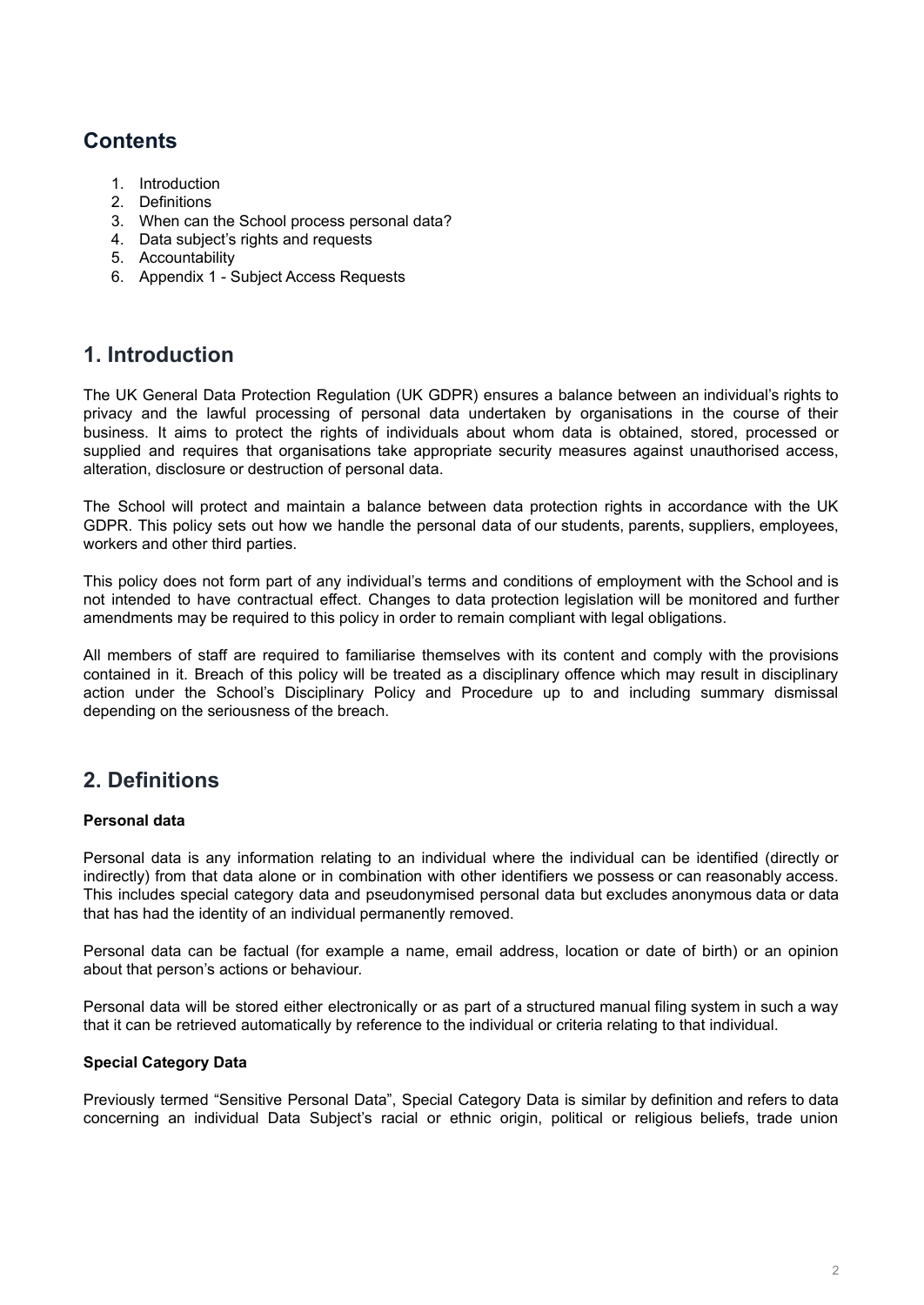membership, physical and mental health, sexuality, biometric or genetic data and personal data relating to criminal offences and convictions.

### **Data Subject**

An individual about whom such information is stored is known as the Data Subject. It includes but is not limited to employees.

### **Data Controller**

The organisation storing and controlling such information (i.e. the School[CS1] ) is referred to as the Data Controller.

### **Processing**

Processing data involves any activity that involves the use of personal data. This includes but is not limited to: obtaining, recording or holding data or carrying out any operation or set of operations on that data such as organisation, amending, retrieving using, disclosing, erasing or destroying it. Processing also includes transmitting or transferring personal data to third parties.

### **Automated Processing**

Any form of automated processing of personal data consisting of the use of personal data to evaluate certain personal aspects relating to an individual, in particular to analyse or predict aspects concerning that individual's performance at work, economic situation, health, personal preferences, interests, reliability, behaviour, location or movements.

An example of automated processing includes profiling and automated decision making. Automatic decision making is when a decision is made which is based solely on automated processing (without human intervention) which produces legal effects or significantly affects an individual. Automated decision making is prohibited except in exceptional circumstances.

### **Data Protection Impact Assessment (DPIA)**

DPIAs are a tool used to identify risks in data processing activities with a view to reducing them.

### **Criminal Records Information**

This refers to personal information relating to criminal convictions and offences, allegations, proceedings, and related security measures.

# **3. When can the School process personal data?**

### **Data Protection Principles**

The School is responsible for and adheres to the principles relating to the processing of personal data as set out in the UK GDPR.

The principles the School must adhere to are set out below: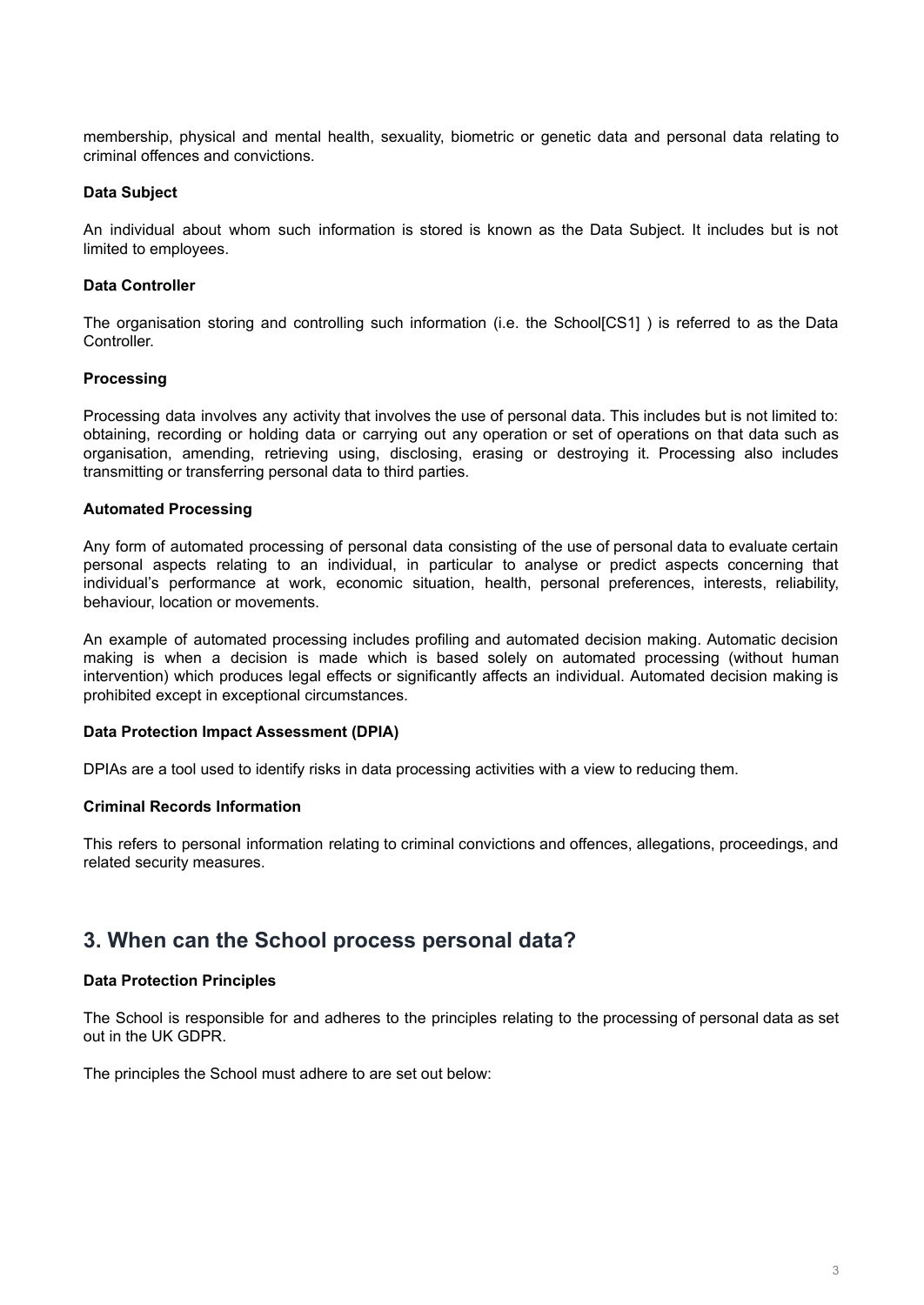### **Principle 1: Personal data must be processed lawfully, fairly and in a transparent manner**

The School may only collect, process and share personal data fairly and lawfully and for specified purposes. The School must have a specified purpose for processing personal data and special category of data as set out in the UK GDPR.

Before the processing starts for the first time we will review the purposes of the particular processing activity and select the most appropriate lawful basis for that processing. We will then regularly review those purposes whilst processing continues in order to satisfy ourselves that the processing is necessary for the purpose of the relevant lawful basis (i.e. that there is no other reasonable way to achieve that purpose).

### Personal Data

The School may only process a data subject's personal data if one of the following fair processing conditions are met:

- The data subject has given their consent:
- The processing is necessary for the performance of a contract with the data subject or for taking steps at their request to enter into a contract;
- To protect the data subject's vital interests;
- To meet our legal compliance obligations (other than a contractual obligation);
- To perform a task in the public interest or in order to carry out official functions as authorised by law;
- For the purposes of the School's legitimate interests where authorised in accordance with data protection legislation. This is provided that it would not prejudice the rights and freedoms or legitimate interests of the data subject.

### Special Category Data

The School may only process special category data if they are entitled to process personal data (using one of the fair processing conditions above) AND one of the following conditions are met: -

- The data subject has given their explicit consent;
- The processing is necessary for the purposes of exercising or performing any right or obligation which is conferred or imposed on the School in the field of employment law, social security law or social protection law. This may include, but is not limited to, dealing with sickness absence, dealing with disability and making adjustments for the same, arranging private health care insurance and providing contractual sick pay;
- To protect the data subject's vital interests;
- To meet our legal compliance obligations (other than a contractual obligation);
- Where the data has been made public by the data subject;
- To perform a task in the substantial public interest or in order to carry out official functions as authorised by law;
- Where it is necessary for the purposes of preventive or occupational medicine, for the assessment of the working capacity of the employee, medical diagnosis, the provision of health or social care or treatment or the management of health or social care systems and services;
- Where it is necessary for reasons of public interest in the area of public health;
- The processing is necessary for archiving, statistical or research purposes.

The School identifies and documents the legal grounds being relied upon for each processing activity.

### Consent

Where the School relies on consent as a fair condition for processing (as set out above), it will adhere to the requirements set out in the UK GDPR.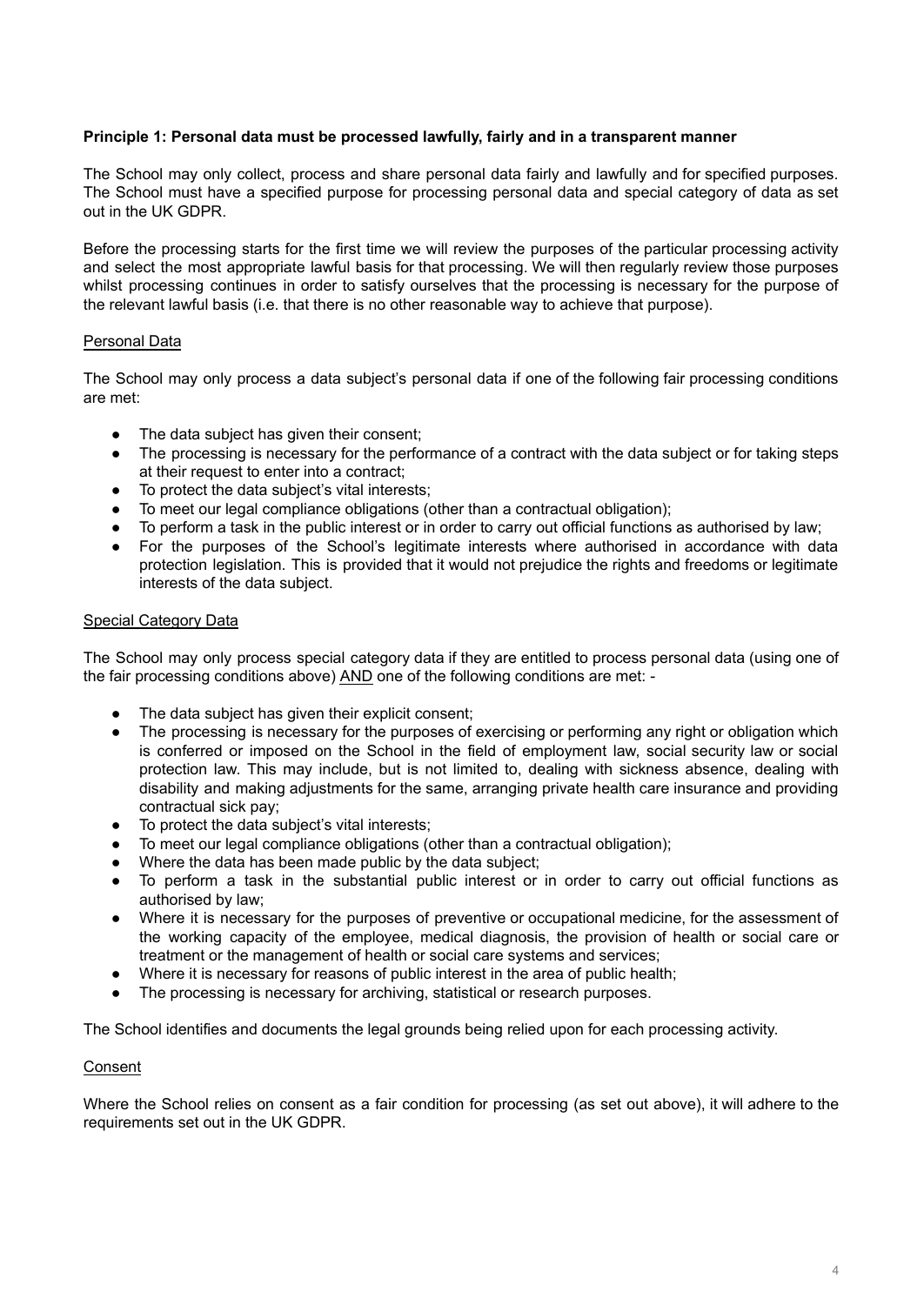Consent must be freely given, specific, informed and be an unambiguous indication of the data subject's wishes by which they signify agreement to the processing of personal data relating to them. Explicit consent requires a very clear and specific statement to be relied upon (i.e. more than just mere action is required).

A data subject will have consented to processing of their personal data if they indicate agreement clearly either by a statement or positive action to the processing. Consent requires affirmative action so silence, pre-ticked boxes or inactivity will not amount to valid consent.

Data subjects must be easily able to withdraw consent to processing at any time and withdrawal must be promptly honoured.

If explicit consent is required, the School will normally seek another legal basis to process that data. However if explicit consent is required the data subject will be provided with full information in order to provide explicit consent.

The School will keep records of consents obtained in order to demonstrate compliance with consent requirements under the UK GDPR.

### **Principle 2: Personal data must be collected only for specified, explicit and legitimate purposes**

Personal data will not be processed in any matter that is incompatible with the legitimate purposes.

The School will not use personal data for new, different or incompatible purposes from that disclosed when it was first obtained unless we have informed the data subject of the new purpose (and they have consented where necessary).

### **Principle 3: Personal data must be adequate, relevant and limited to what is necessary in relation to the purposes for which it is processed**

The School will only process personal data when our obligations and duties require us to. We will not collect excessive data and ensure any personal data collected is adequate and relevant for the intended purposes.

When personal data is no longer needed for specified purposes, the School shall delete or anonymise the data.

# **Principle 4: Personal data must be accurate and, where necessary, kept up to date**

The School will endeavour to correct or delete any inaccurate data being processed by checking the accuracy of the personal data at the point of collection and at regular intervals afterwards. We will take all reasonable steps to destroy or amend inaccurate or out of date personal data.

Data subjects also have an obligation to ensure that their data is accurate, complete, up to date and relevant. Data subjects have the right to request rectification to incomplete or inaccurate data held by the School.

### Principle 5: Personal data must not be kept in a form which permits identification of data subjects for **longer than is necessary for the purposes for which the data is processed**

Legitimate purposes for which the data is being processed may include satisfying legal, accounting or reporting requirements. The School will ensure that they adhere to legal timeframes for retaining data.

We will take reasonable steps to destroy or erase from our systems all personal data that we no longer require. We will also ensure that data subjects are informed of the period for which data is stored and how that period is determined in our privacy notices.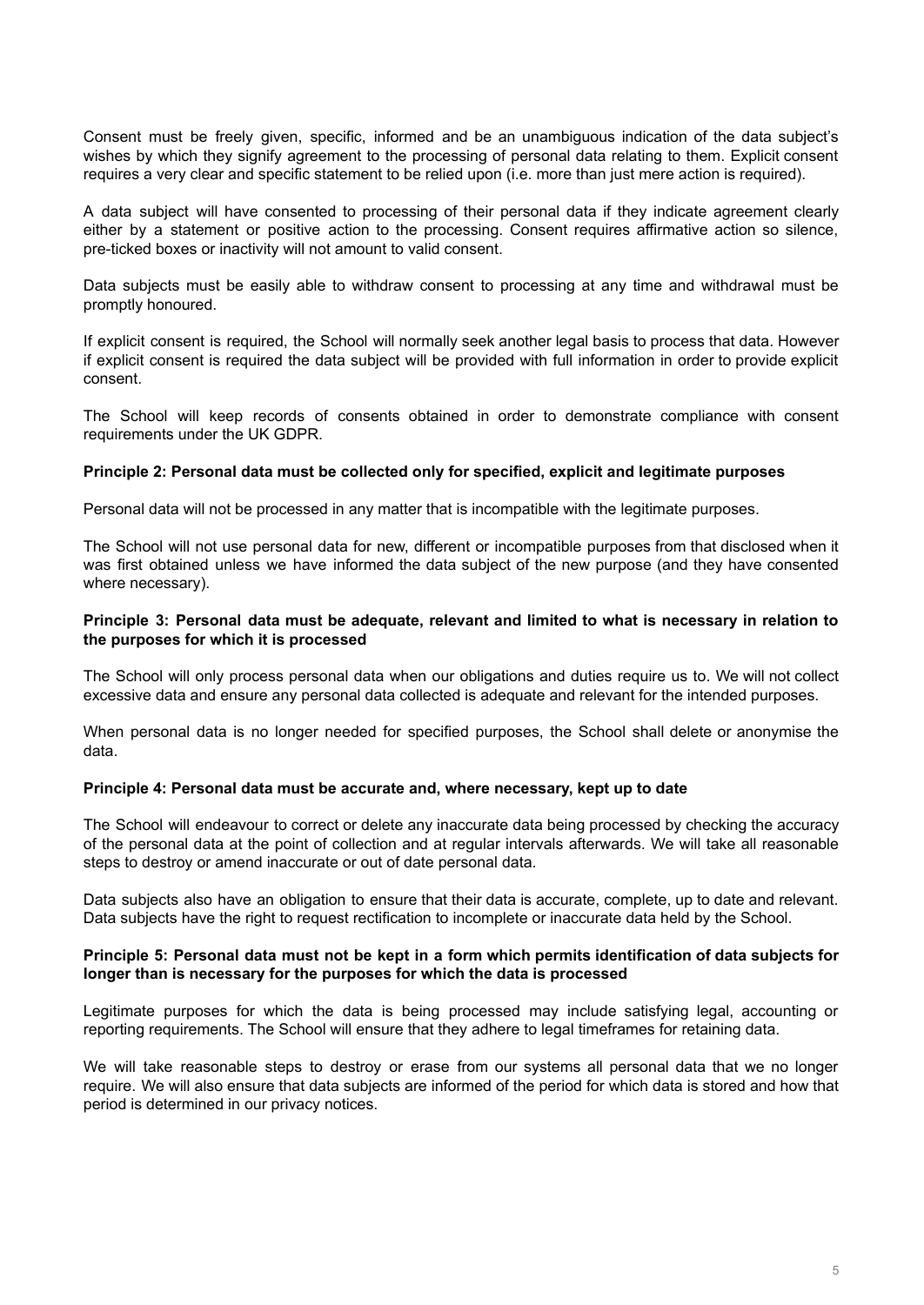### **Principle 6: Personal data must be processed in a manner that ensures its security using appropriate technical and organisational measures to protect against unauthorised or unlawful processing and against accidental loss, destruction or damage**

In order to assure the protection of all data being processed, the School will develop, implement and maintain reasonable safeguard and security measures. This includes using measures such as: -

- Encryption;
- Pseudonymisation (this is where the School replaces information that directly or indirectly identifies an individual with one or more artificial identifiers or pseudonyms so that the person to whom the data relates cannot be identified without the use of additional information which is meant to be kept separately and secure);
- Ensuring authorised access (i.e. that only people who have a need to know the personal data are authorised to access it);
- Adhering to confidentiality principles;
- Ensuring personal data is accurate and suitable for the process for which it is processed.

The School follows procedures and technologies to ensure security and will regularly evaluate and test the effectiveness of those safeguards to ensure security in processing personal data.

The School will only transfer personal data to third party service providers who agree to comply with the required policies and procedures and agree to put adequate measures in place.

# **Sharing Personal Data**

The School will generally not share personal data with third parties unless certain safeguards and contractual arrangements have been put in place. These include if the third party:

- Has a need to know the information for the purposes of providing the contracted services;
- Sharing the personal data complies with the privacy notice that has been provided to the data subject and, if required, the data subject's consent has been obtained;
- The third party has agreed to comply with the required data security standards, policies and procedures and put adequate security measures in place;
- The transfer complies with any applicable cross border transfer restrictions; and
- A fully executed written contract that contains UK GDPR approved third party clauses has been obtained.

There may be circumstances where the School is required either by law or in the best interests of our students, parents or staff to pass information onto external authorities, for example, the local authority, Ofsted or the department of health. These authorities are up to date with data protection law and have their own policies relating to the protection of any data that they receive or collect.

The intention to share data relating to individuals to an organisation outside of our School shall be clearly defined within written notifications and details and basis for sharing that data given.

# **Transfer of Data Outside the European Economic Area (EEA)**

The UK GDPR restricts data transfers to countries outside the EEA in order to ensure that the level of data protection afforded to individuals by the UK GDPR is not undermined.

The School will not transfer data to another country outside of the EEA without appropriate safeguards being in place and in compliance with the UK GDPR. All staff must comply with the School's guidelines on transferring data outside of the EEA. For the avoidance of doubt, a transfer of data to another country can occur when you transmit, send, view or access that data in that particular country.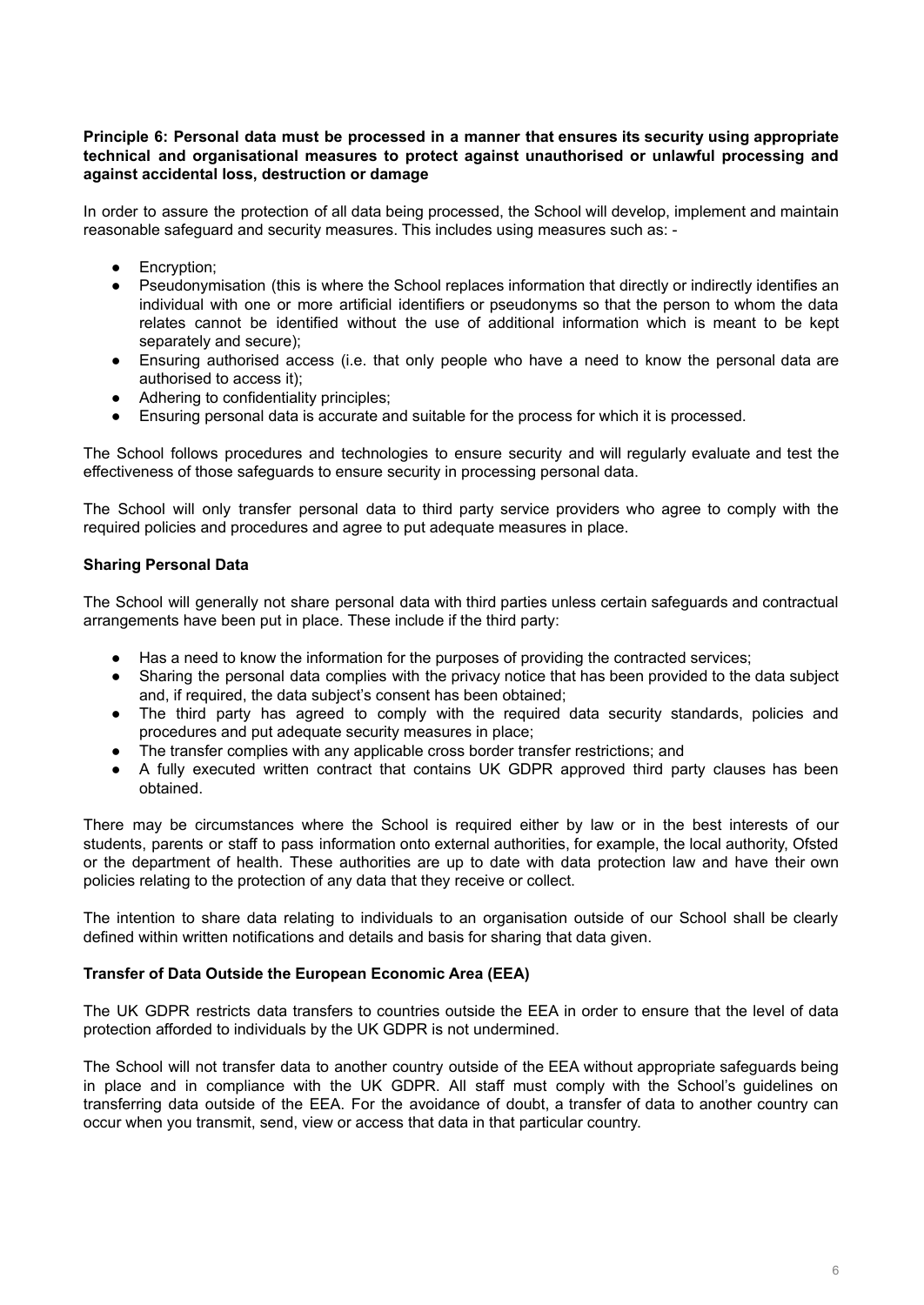### **Transfer of Data Outside the UK**

The School may transfer personal information outside the UK and/or to international organisations on the basis that the country, territory or organisation is designated as having an adequate level of protection or that the organisation receiving the information has provided adequate safeguards by way of binding corporate rules, standard data protection clauses or compliance with an approved code of conduct**.**

# **4. Data subject's rights and requests**

Personal data must be made available to data subjects as set out within this policy and data subjects must be allowed to exercise certain rights in relation to their personal data.

The rights data subjects have in relation to how the School handle their personal data are set out below: -

- (a) (Where consent is relied upon as a condition of processing) To withdraw consent to processing at any time;
- (b) Receive certain information about the School's processing activities;
- (c) Request access to their personal data that we hold (see "Subject Access Requests" at Appendix 1);
- (d) Prevent our use of their personal data for marketing purposes;
- (e) Ask us to erase personal data if it is no longer necessary in relation to the purposes for which it was collected or processed or to rectify inaccurate data or to complete incomplete data;
- (f) Restrict processing in specific circumstances;
- (g) Challenge processing which has been justified on the basis of our legitimate interests or in the public interest;
- (h) Request a copy of an agreement under which personal data is transferred outside of the EEA;
- (i) Object to decisions based solely on automated processing;
- (j) Prevent processing that is likely to cause damage or distress to the data subject or anyone else;
- (k) Be notified of a personal data breach which is likely to result in high risk to their rights and freedoms;
- (l) Make a complaint to the supervisory authority; and
- (m) In limited circumstances, receive or ask for their personal data to be transferred to a third party in a structured, commonly used and machine readable format.

If any request is made to exercise the rights above, it is a requirement for the relevant staff member within the School to verify the identity of the individual making the request.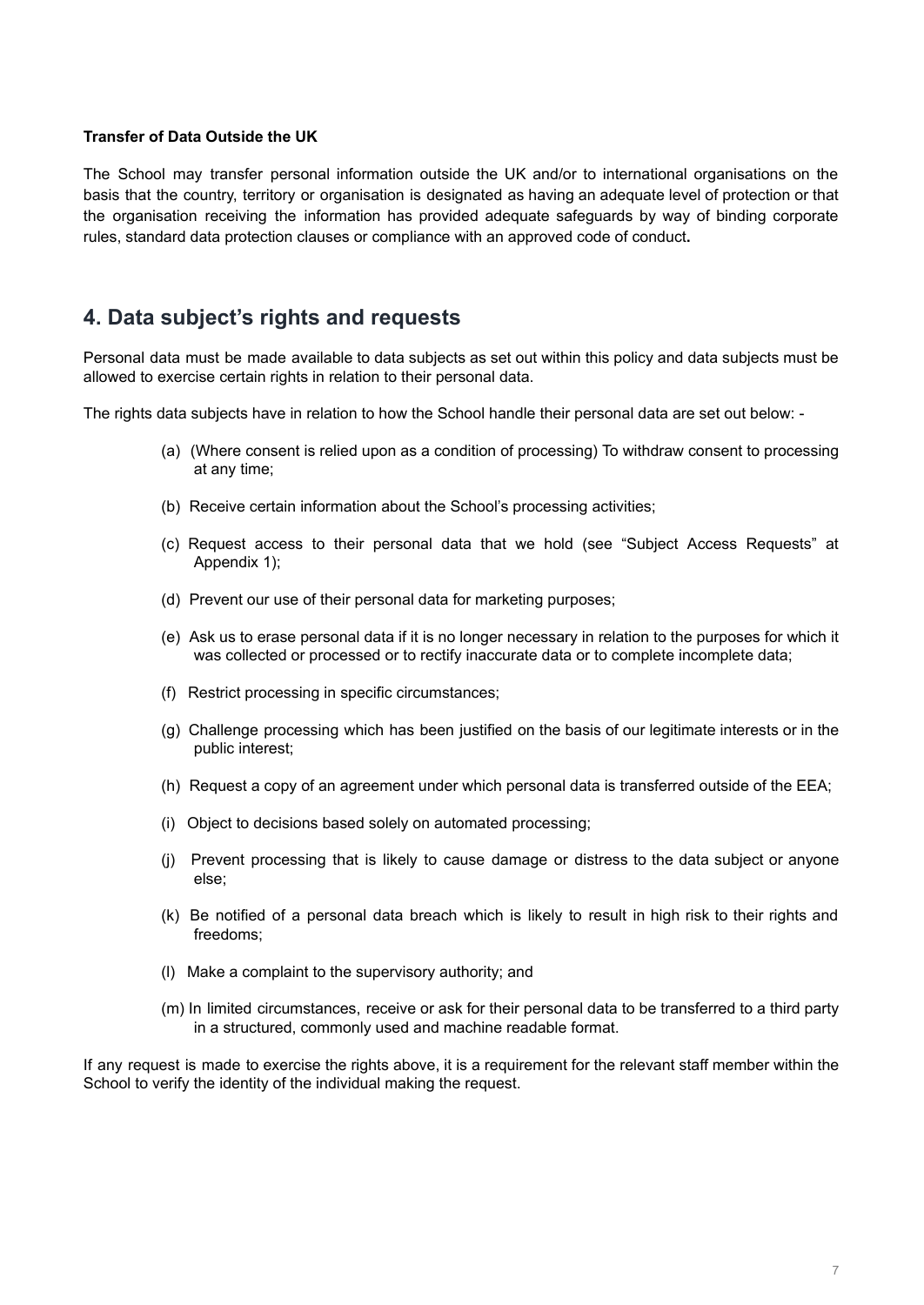# **Direct Marketing**

The School is subject to certain rules and privacy laws when marketing. For example a data subject's prior consent will be required for electronic direct marketing (for example, by email, text or automated calls).

The School will explicitly offer individuals the opportunity to object to direct marketing and will do so in an intelligible format which is clear for the individual to understand. The School will promptly respond to any individual objection to direct marketing.

### **Employee Obligations**

Employees may have access to the personal data of other members of staff, suppliers, parents or students of the School in the course of their employment or engagement. If so, the School expects those employees to help meet the School's data protection obligations to those individuals. Specifically, you must:

- Only access the personal data that you have authority to access, and only for authorised purposes;
- Only allow others to access personal data if they have appropriate authorisation;
- Keep personal data secure (for example by complying with rules on access to school premises, computer access, password protection and secure file storage and destruction
- Not remove personal data or devices containing personal data from the School premises unless appropriate security measures are in place (such as pseudonymisation, encryption, password protection) to secure the information;
- Not store personal information on local drives.

# **5. Accountability**

The School will ensure compliance with data protection principles by implementing appropriate technical and organisational measures. We are responsible for and demonstrate accountability with the UK GDPR principles.

The School have taken the following steps to ensure and document UK GDPR compliance:

# **Data Protection Officer (DPO)**

Please find below details of the School's Data Protection Officer:

Data Protection Officer: Judicium Consulting Limited

Address: 72 Cannon Street, London, EC4N 6AE

Email: dataservices@judicium.com

Web: www.judiciumeducation.co.uk

Telephone: 0203 326 9174

Lead Contact: Craig Stilwell

The DPO is responsible for overseeing this data protection policy and developing data-related policies and guidelines.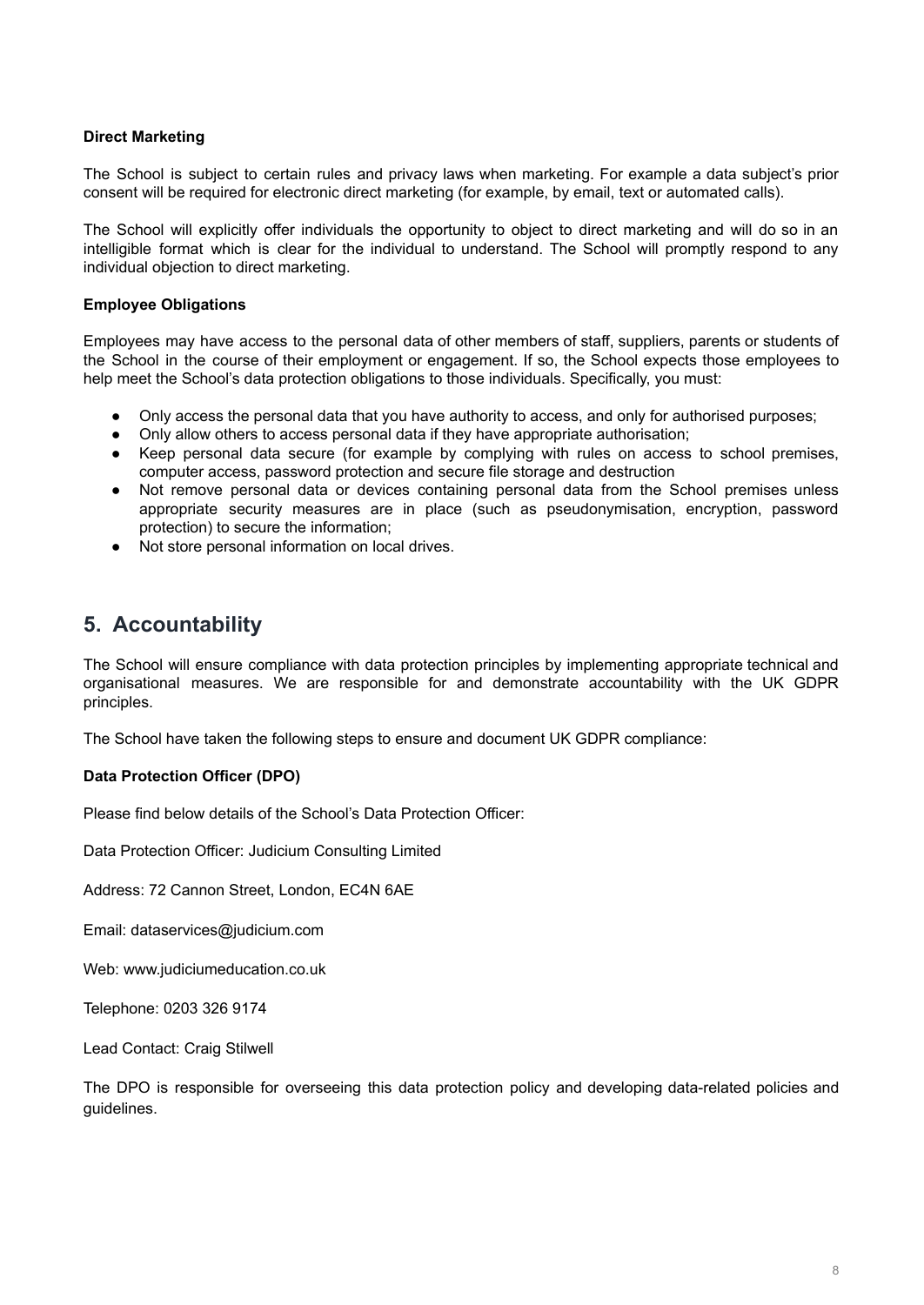Please contact the DPO with any questions about the operation of this Data Protection Policy or the UK GDPR or if you have any concerns that this policy is not being or has not been followed. In particular, you must always contact the DPO in the following circumstances: -

- (a) If you are unsure of the lawful basis being relied on by the School to process personal data;
- (b) If you need to rely on consent as a fair reason for processing (please see below the section on consent for further detail);
- (c) If you need to draft privacy notices or fair processing notices;
- (d) If you are unsure about the retention periods for the personal data being processed;
- (e) If you are unsure about what security measures need to be put in place to protect personal data;
- (f) If there has been a personal data breach;
- (g) If you are unsure on what basis to transfer personal data outside the EEA;
- (h) If you need any assistance dealing with any rights invoked by a data subject;
- (i) Whenever you are engaging in a significant new (or a change in) processing activity which is likely to require a data protection impact assessment or if you plan to use personal data for purposes other than what it was collected for;
- (j) If you plan to undertake any activities involving automated processing or automated decision making;
- (k) If you need help complying with applicable law when carrying out direct marketing activities;
- (l) If you need help with any contracts or other areas in relation to sharing personal data with third parties.

### **Personal Data Breaches**

The UK GDPR requires the School to notify any applicable personal data breach to the Information Commissioner's Office (ICO).

We will put in place procedures to deal with any suspected personal data breach and will notify data subjects or any applicable regulator where we are legally required to do so.

If you know or suspect that a personal data breach has occurred, do not attempt to investigate the matter yourself. Immediately contact the person designated as the key point of contact for personal data breaches, Ms Natasha Johnson - Deputy Headteacher, or your DPO.

### **Transparency and Privacy Notices**

The School will provide detailed, specific information to data subjects. This information will be provided through the School's privacy notices which are concise, transparent, intelligible, easily accessible and in clear and plain language so that a data subject can easily understand them. Privacy notices set out information for data subjects about how the School uses their data and the School's privacy notices are tailored to suit the data subject.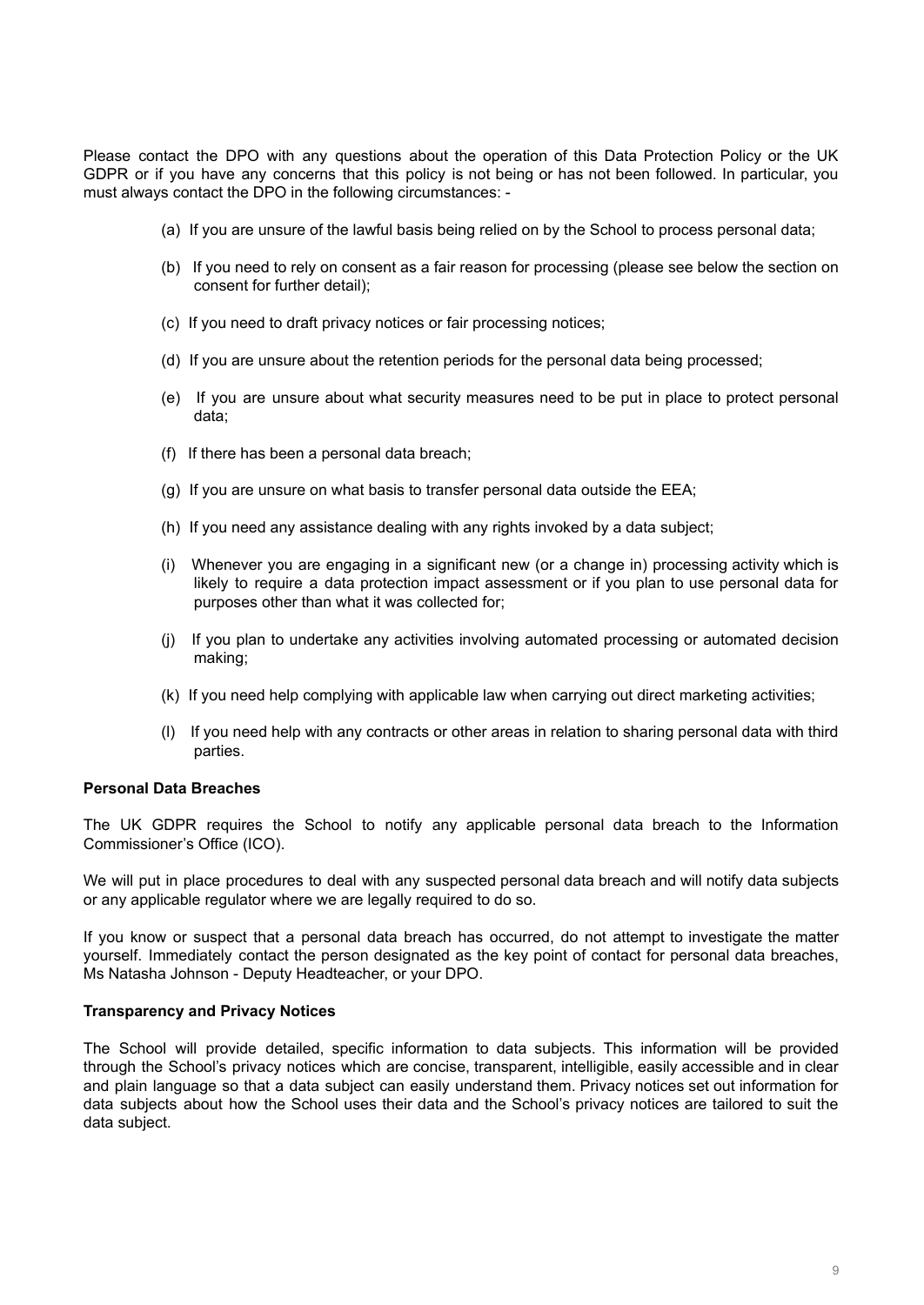Whenever we collect personal data directly from data subjects, including for human resources or employment purposes, we will provide the data subject with all the information required by the UK GDPR including the identity of the data protection officer, the School's contact details, how and why we will use, process, disclose, protect and retain personal data. This will be provided in our privacy notice.

When personal data is collected indirectly (for example from a third party or publically available source), we will provide the data subject with the above information as soon as possible after receiving the data. The School will also confirm whether that third party has collected and processed data in accordance with the UK GDPR.

Notifications shall be in accordance with ICO guidance and, where relevant, be written in a form understandable by those defined as "children" under the UK GDPR

# **Privacy By Design**

The School adopts a privacy by design approach to data protection to ensure that we adhere to data compliance and to implement technical and organisational measures in an effective manner.

Privacy by design is an approach that promotes privacy and data protection compliance from the start. To help us achieve this, the School takes into account the nature and purposes of the processing, any cost of implementation and any risks to rights and freedoms of data subjects when implementing data processes.

# **Data Protection Impact Assessments (DPIAs)**

In order to achieve a privacy by design approach, the School will conduct DPIAs for any new technologies or programmes being used by the School which could affect the processing of personal data. Such circumstances include:

- For the use of new technologies (programs, systems or processes) or changing technologies;
- For the use of automated processing;
- For large scale processing of special category data;
- For large scale, systematic monitoring of a publicly accessible area (through the use of CCTV).

Our DPIAs contain:

- A description of the processing, its purposes and any legitimate interests used;
- An assessment of the necessity and proportionality of the processing in relation to its purpose;
- An assessment of the risk to individuals; and
- The risk mitigation measures in place and demonstration of compliance.

# **Record Keeping**

The School is required to keep full and accurate records of our data processing activities. These records include:

- The name and contact details of the School:
- The name and contact details of the Data Protection Officer;
- Descriptions of the types of personal data used;
- Description of the data subjects;
- Details of the School's processing activities and purposes;
- Details of any third party recipients of the personal data;
- Where personal data is stored;
- Retention periods; and
- Security measures in place.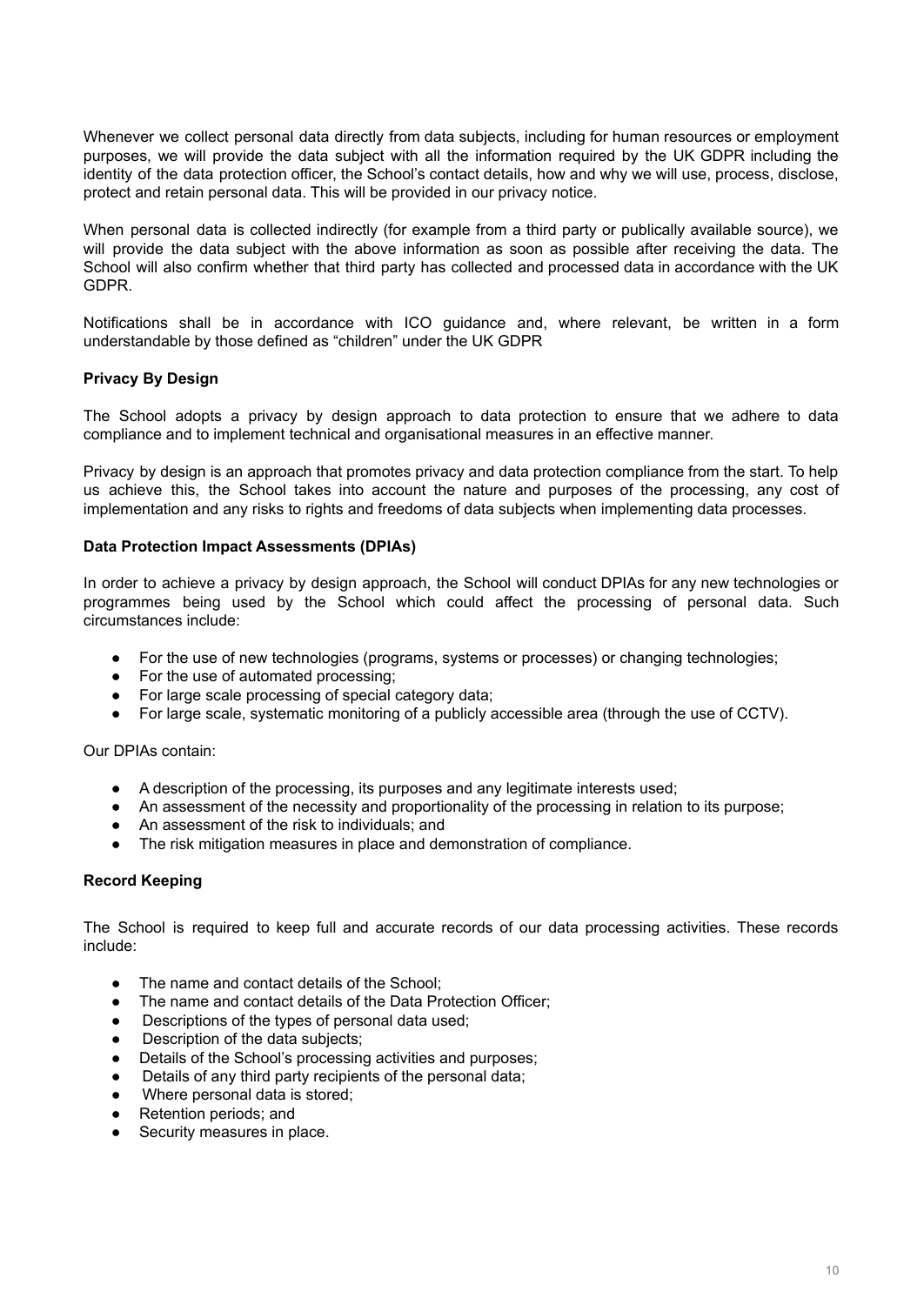# **Training**

The School will ensure all relevant personnel have undergone adequate training to enable them to comply with data privacy laws.

# **Audit**

The School, through its data protection officer, regularly test our data systems and processes in order to assess compliance. These are done through data audits which take place regularly in order to review use of personal data.

# **Monitoring**

We will monitor the effectiveness of this and all of our policies and procedures and conduct a full review and update as appropriate.

Our monitoring and review will include looking at how our policies and procedures are working in practice to reduce the risks posed to the School.

# **Appendix 1: Subject Access Requests (SAR)**

Under Data Protection Law, Data Subjects have a general right to find out whether the School holds or processes personal data about them, to access that data, and to be given supplementary information. This is known as the right of access, or the right to make a data subject access request (SAR). The purpose of the right is to enable the individual to be aware of, and verify, the lawfulness of the processing of personal data that the School is undertaking.

A Data Subject has the right to be informed by the School of the following:

- (a) Confirmation that their data is being processed;
- (b) Access to their personal data;
- (c) A description of the information that is being processed;
- (d) The purpose for which the information is being processed;
- (e) The recipients/class of recipients to whom that information is or may be disclosed;
- (f) Details of the School's sources of information obtained;
- (g) In relation to any Personal Data processed for the purposes of evaluating matters in relation to the Data Subject that has constituted or is likely to constitute the sole basis for any decision significantly affecting him or her, to be informed of the logic of the Data Controller's decision making. Such data may include, but is not limited to, performance at work, creditworthiness, reliability and conduct; and
- (h) Other supplementary information.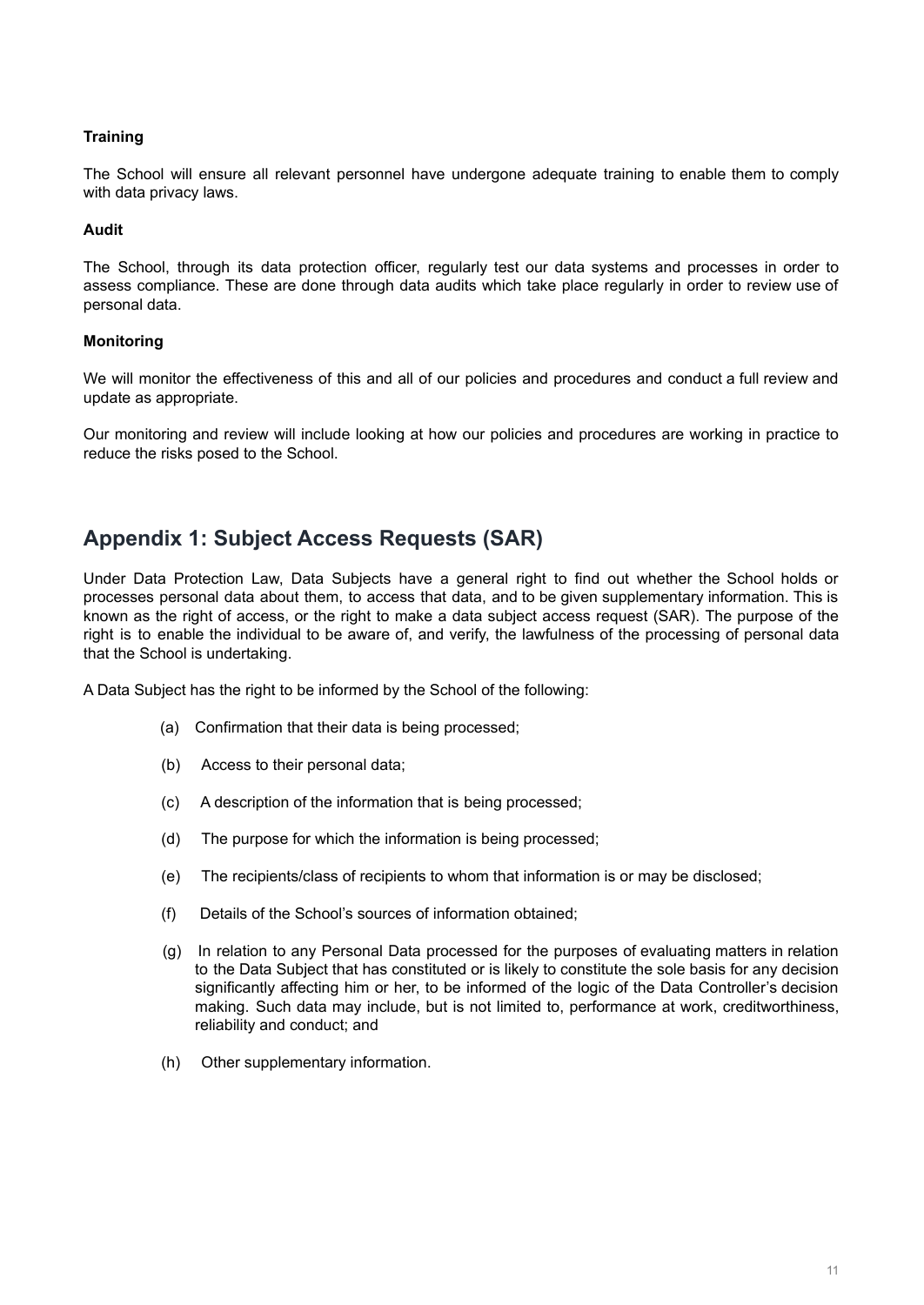# **How to recognise a subject access request**

A data subject access request is a request from an individual (or from someone acting with the authority of an individual, e.g. a solicitor or a parent making a request in relation to information relating to their child):

- for confirmation as to whether the School process personal data about him or her and, if so
- for access to that personal data
- and/or certain other supplementary information

A valid SAR can be both in writing (by letter, email, WhatsApp text) or verbally (e.g. during a telephone conversation). The request may refer to the UK GDPR and/or to 'data protection' and/or to 'personal data' but does not need to do so in order to be a valid request. For example, a letter which states 'please provide me with a copy of information that the School holds about me' will be a data subject access request and should be treated as such.

A data subject is generally only entitled to access their own personal data, and not information relating to other people.

# **How to make a data subject access request**

Whilst there is no requirement to do so, we encourage any individuals who wish to make such a request to make the request in writing, detailing exactly the personal data being requested. This allows the School to easily recognise that you wish to make a data subject access request and the nature of your request. If the request is unclear/ vague we may be required to clarify the scope of the request which may in turn delay the start of the time period for dealing with the request.

### **What to do when you receive a data subject access request**

All data subject access requests should be immediately directed to the Headteacher or Deputy Headteacher who should contact Judicium as DPO in order to assist with the request and what is required.

# **Acknowledging the request**

When receiving a SAR the School shall acknowledge the request as soon as possible and inform the requester about the statutory deadline (of one calendar month) to respond to the request.

In addition to acknowledging the request, the School may ask for:

- proof of ID (if needed):
- further clarification about the requested information;
- if it is not clear where the information shall be sent, the School must clarify what address/email address to use when sending the requested information; and/or
- consent (if requesting third party data).

The School should work with their DPO in order to create the acknowledgment.

# **Verifying the identity of a requester or requesting clarification of the request**

Before responding to a SAR, the School will take reasonable steps to verify the identity of the person making the request. In the case of current employees, this will usually be straightforward. The School is entitled to request additional information from a requester in order to verify whether the requester is in fact who they say they are. Where the School has reasonable doubts as to the identity of the individual making the request, evidence of identity may be established by production of a passport, driving license, a recent utility bill with current address, birth/marriage certificate, credit card or a mortgage statement.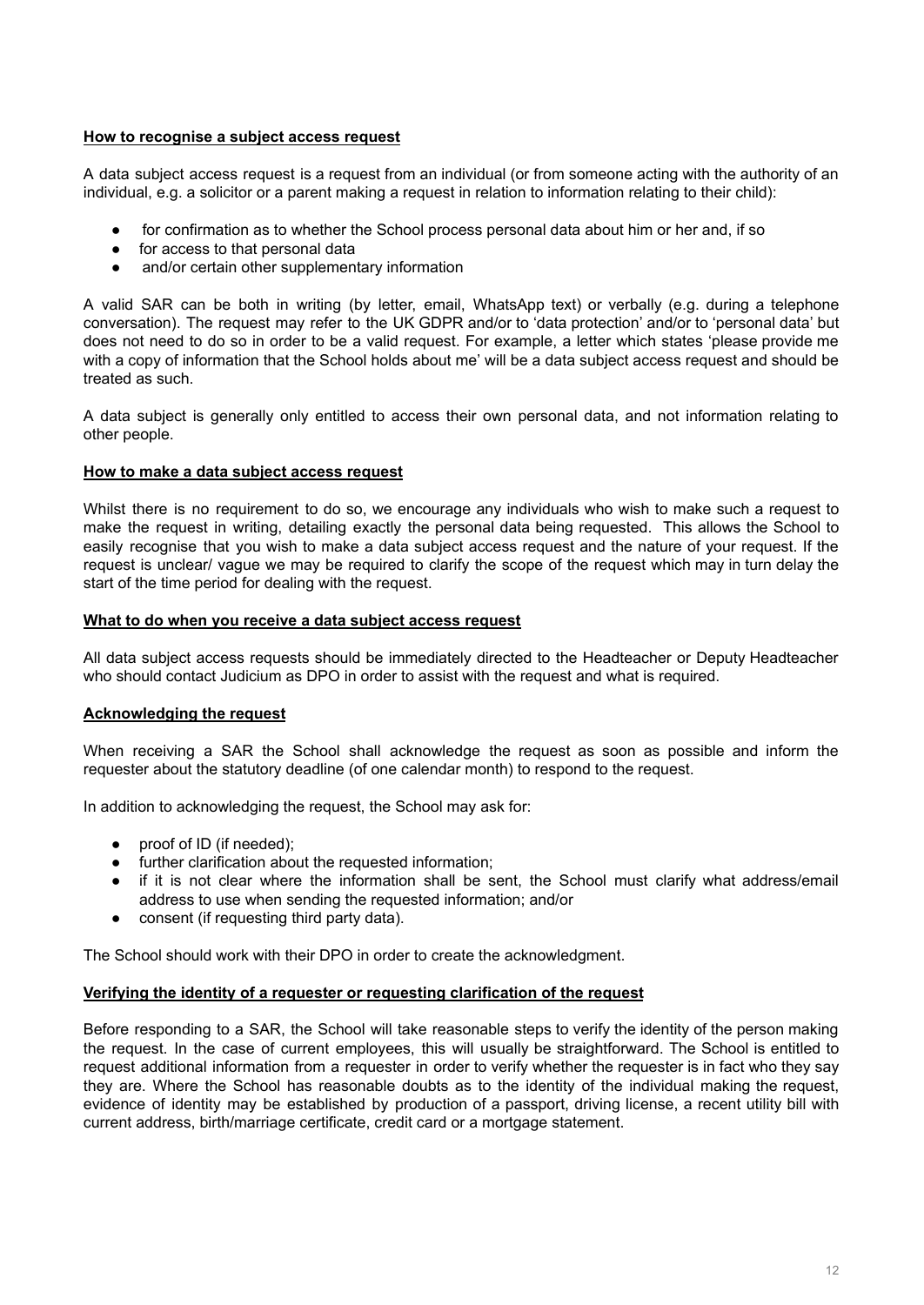If an individual is requesting a large amount of data the School may ask the requester for more information for the purpose of clarifying the request, but the requester shall never be asked why the request has been made. The School shall let the requestor know as soon as possible where more information is needed before responding to the request.

In both cases, the period of responding begins when the additional information has been received. If the School does not receive this information, they will be unable to comply with the request.

### **Requests made by third parties or on behalf of children**

The School needs to be satisfied that the third party making the request is entitled to act on behalf of the individual, but it is the third party's responsibility to provide evidence of this entitlement. This might be a written authority to make the request or it might be a more general power of attorney. The School may also require proof of identity in certain circumstances.

When requests are made on behalf of children, it is important to note that even if a child is too young to understand the implications of subject access rights, it is still the right of the child, rather than of anyone else such as a parent or guardian, to have access to the child's personal data. Before responding to a SAR for information held about a child, the School should consider whether the child is mature enough to understand their rights. If the school is confident that the child can understand their rights, then the School should usually respond directly to the child or seek their consent before releasing their information.

It shall be assessed if the child is able to understand (in broad terms) what it means to make a subject access request and how to interpret the information they receive as a result of doing so. When considering borderline cases, it should be taken into account, among other things:

- the child's level of maturity and their ability to make decisions like this
- the nature of the personal data:
- any court orders relating to parental access or responsibility that may apply;
- any duty of confidence owed to the child or young person;
- any consequences of allowing those with parental responsibility access to the child's or young person's information. This is particularly important if there have been allegations of abuse or ill treatment;
- any detriment to the child or young person if individuals with parental responsibility cannot access this information; and
- any views the child or young person has on whether their parents should have access to information about them.

Generally, a person aged 12 years or over is presumed to be of sufficient age and maturity to be able to exercise their right of access, unless the contrary is shown. In relation to a child 12 years of age or older, then provided that the School is confident that they understand their rights, and there is no reason to believe that the child does not have the capacity to make a request on their own behalf, the School will require the written authorisation of the child before responding to the requester, or provide the personal data directly to the child.

The School may also refuse to provide information to parents if there are consequences of allowing access to the child's information – for example if it is likely to cause detriment to the child.

# **Fee for responding to a SAR**

The School will usually deal with a SAR free of charge. Where a request is considered to be manifestly unfounded or excessive a fee to cover administrative costs may be requested.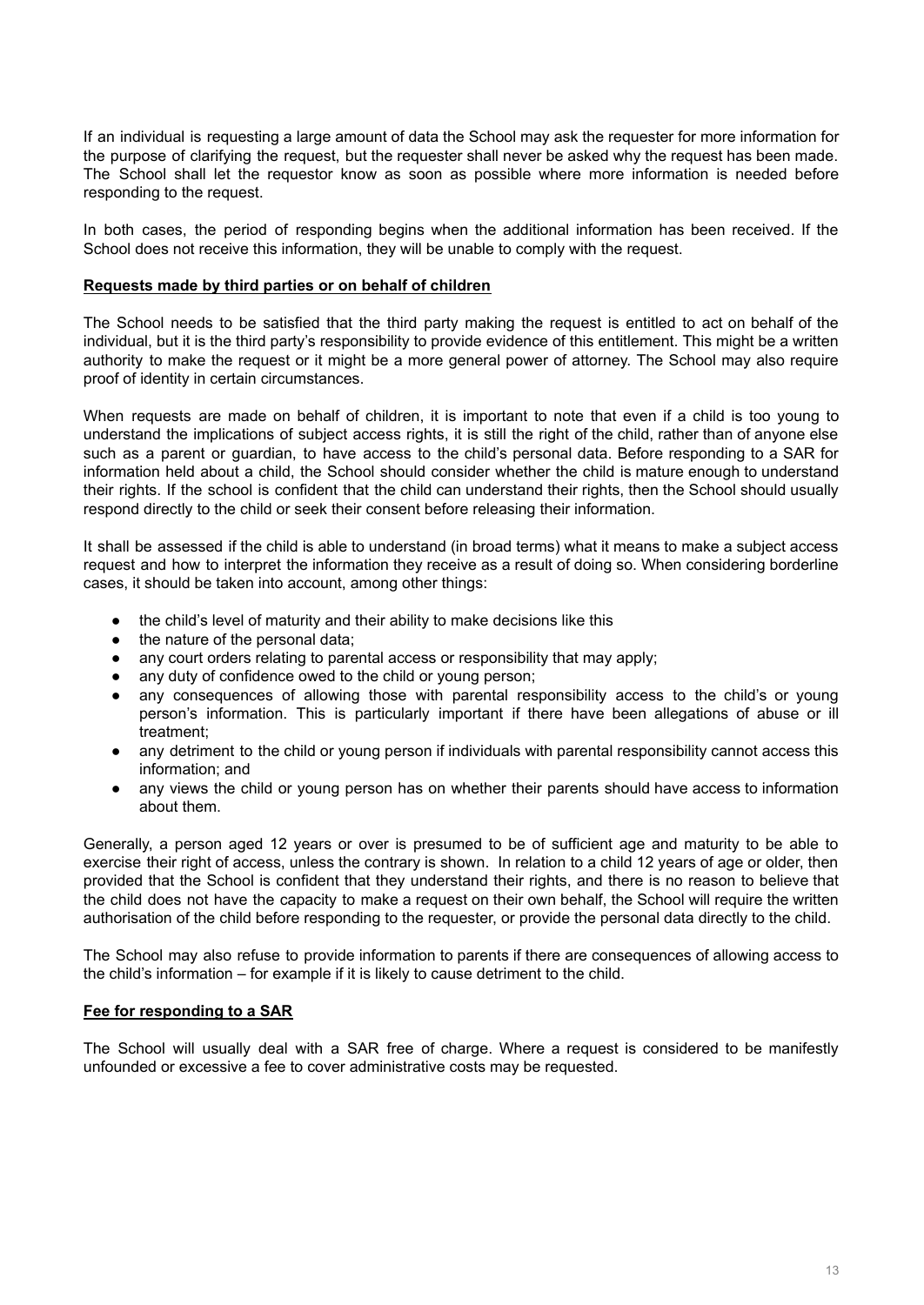### **Time Period for Responding to a SAR**

The School has one calendar month to respond to a SAR. This will run from the day that the request was received or from the day when any additional identification or other information requested is received, or payment of any required fee has been received.

The period for response may be extended by a further two calendar months in relation to complex requests. What constitutes a complex request will depend on the particular nature of the request. The DPO must always be consulted in determining whether a request is sufficiently complex as to extend the response period.

Where a request is considered to be sufficiently complex as to require an extension of the period for response, the School will need to notify the requester within one calendar month of receiving the request, together with reasons as to why this extension is considered necessary.

### **School closure periods**

Requests received during or just before school closure periods may not be able to be responded to within the one calendar month response period. This is because the School will be closed and no one will be on site to comply with the request. As a result, it is unlikely that your request will be able to be dealt with during this time. We may not be able to acknowledge your request during this time (i.e. until a time when we receive the request), however, if we can acknowledge the request we may still not be able to deal with it until the School re-opens. The School will endeavour to comply with requests as soon as possible and will keep in communication with you as far as possible. If your request is urgent, please provide your request during term times and not during/close to closure periods.

# **Information to be provided in response to a request**

The individual is entitled to receive access to the personal data we process about him or her.

The information should be provided in a way that is concise, transparent, easy to understand and easy to access using clear and plain language, with any technical terms, abbreviations or codes explained. The response shall be given in writing if the SAR was made in writing in a commonly-used electronic format.

The information that the School is required to supply in response to a SAR must be supplied by reference to the data in question at the time the request was received. However, as the School has one month in which to respond the School is allowed to take into account any amendment or deletion made to the personal data between the time the request is received and the time the personal data is supplied if such amendment or deletion would have been made regardless of the receipt of the SAR.

The School is therefore allowed to carry out regular housekeeping activities even if this means deleting or amending personal data after the receipt of a SAR. The School is not allowed to amend or delete data to avoid supplying the data.

# **How to locate information**

The personal data the School needs to provide in response to a data subject access request may be located in several of the electronic and manual filing systems. This is why it is important to identify at the outset the type of information requested so that the search can be focused.

### **Protection of third parties - exemptions to the right of subject access**

There are circumstances where information can be withheld pursuant to a SAR. These specific exemptions and requests should be considered on a case by case basis.

The School will consider whether it is possible to redact information so that this does not identify those third parties. If their data cannot be redacted (for example, after redaction it is still obvious who the data relates to)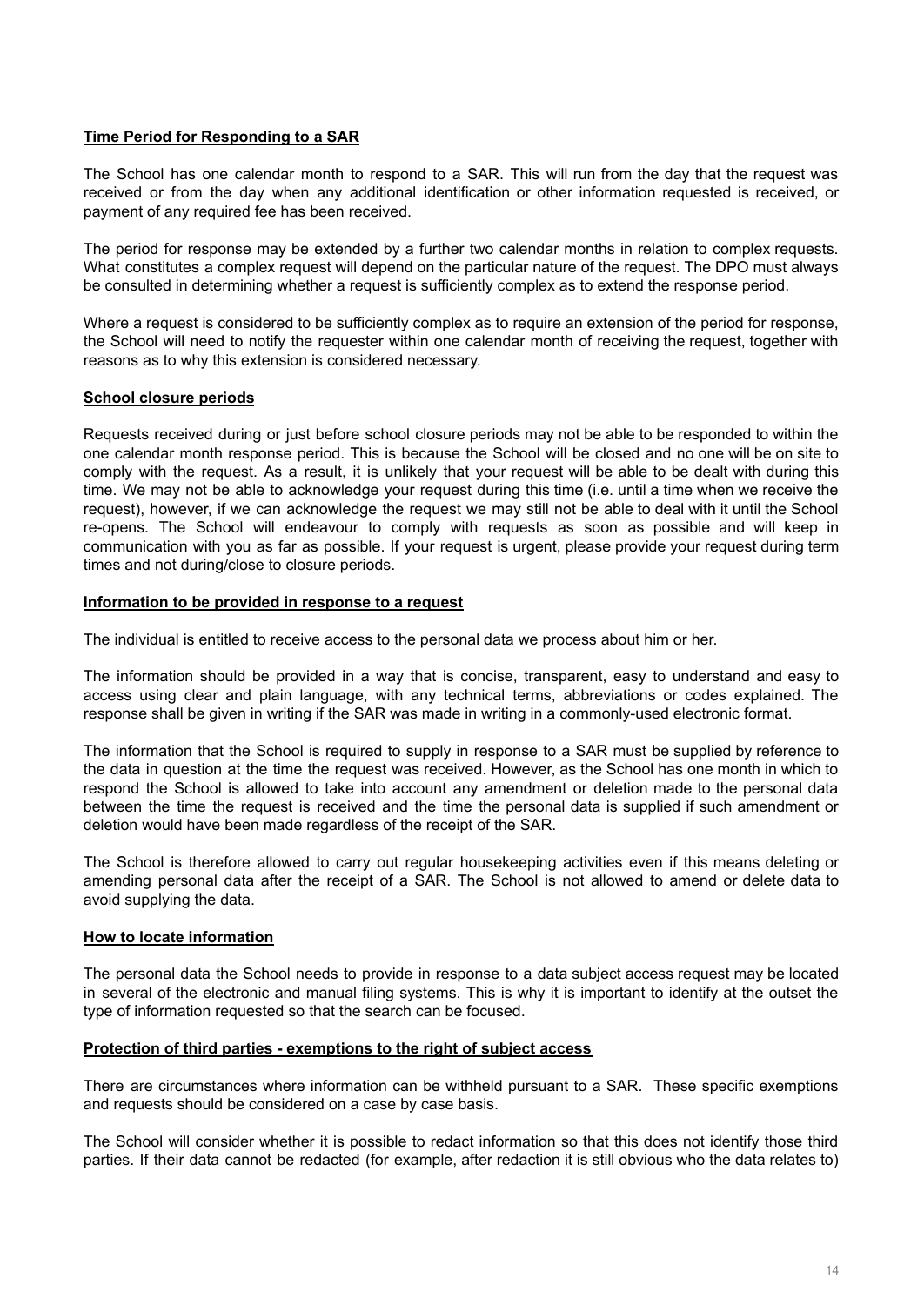then the School do not have to disclose personal data to the extent that doing so would involve disclosing information relating to another individual (including information identifying the other individual as the source of information) who can be identified from the information unless:

- the other individual has consented to the disclosure; or
- it is reasonable to comply with the request without that individual's consent.

In determining whether it is reasonable to disclose the information without the individuals consent, all of the relevant circumstances will be taken into account, including:

- the type of information that they would disclose;
- any duty of confidentiality they owe to the other individual;
- any steps taken to seek consent from the other individual;
- whether the other individual is capable of giving consent; and
- any express refusal of consent by the other individual.

It needs to be decided whether it is appropriate to disclose the information in each case. This decision will involve balancing the data subject's right of access against the other individual's rights. If the other person consents to the school disclosing the information about them, then it would be unreasonable not to do so. However, if there is no such consent, the school must decide whether to disclose the information anyway. If there are any concerns in this regard then the DPO should be consulted.

### **Other exemptions to the right of subject access**

In certain circumstances the School may be exempt from providing some or all of the personal data requested. These exemptions are described below and should only be applied on a case-by-case basis after a careful consideration of all the facts.

Crime detection and prevention: The School does not have to disclose any personal data being processed for the purposes of preventing or detecting crime; apprehending or prosecuting offenders; or assessing or collecting any tax or duty.

Confidential references: The School do not have to disclose any confidential references given to third parties for the purpose of actual or prospective:

- education, training or employment of the individual;
- appointment of the individual to any office; or
- provision by the individual of any service

This exemption does not apply to confidential references that the School receives from third parties. However, in this situation, granting access to the reference may disclose the personal data of another individual (i.e. the person giving the reference), which means that the School must consider the rules regarding disclosure of third-party data set out above before disclosing the reference.

Legal professional privilege: The School does not have to disclose any personal data which are subject to legal professional privilege.